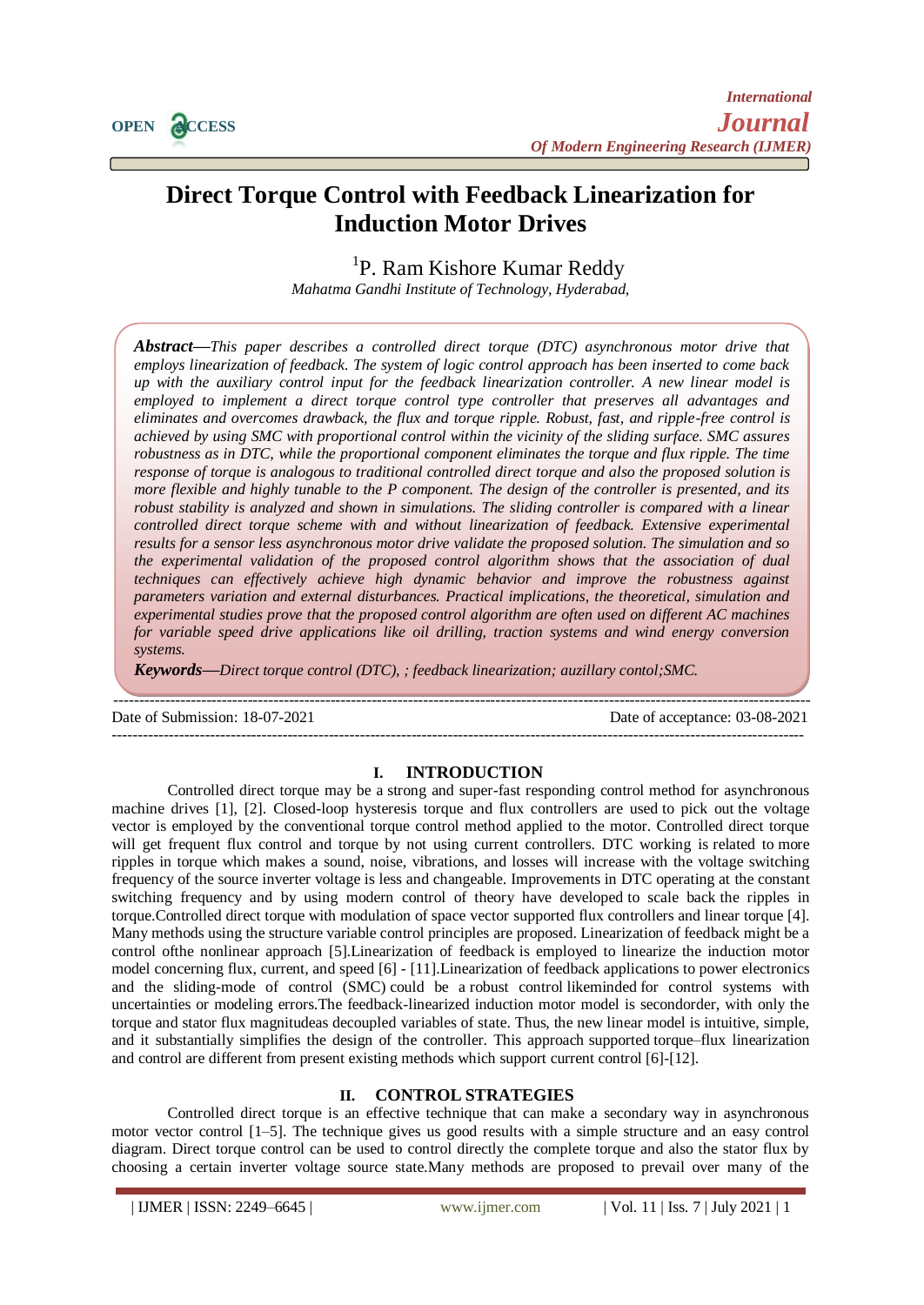drawbacks which are in direct torque control [4]. Some of the proposed methods are direct torque control with vector modulation [5] and the employ of a duty-ratio controller to set up a modulator connecting the active vectors which are elected from zero vectors [6–8]. By using the techniques of artificial intelligence for example Neuro-Fuzzy controllers with space vector modulation [9] these techniques gain better improvements like ripple reduction in torque and operation of switching fixed frequency.

The difficulty of the control will be increased considerably.Two-level inverter employs converter topologies by using a new advanced method to improve controlled direct torque features and different standards. Few researchers have given their variousimplementations for the neutral point clamped three-level voltage source inverter [10–16].



**Figure 1: Frequency control by using PWM**

The frequency control technique of AC drive uses controlling variables as voltage and the frequency bysome parameters generated outside of the motor. Both frequency reference and voltage are fed onto a modulating device that can simulate an AC sine wave and is used to feed windings on the stator of the motor.

The open-loop drive technique called scalar control and the field-oriented is not used in the motor. Voltage and frequency are important to control variables that are to be applied to the windings on the stator. The position signal is fedbackto the status of the rotor is ignored. Torque cannot be controlled with an accurate value. A modulator signal is needed for the motor to respond when the signal is changing.



**Figure 2: Flux Vector Control using PWM**

The transition vector control drive should know the precise spatial situation of the rotor motion inside the AC enlistment engine. The attractive working states of a DC engine to play out the area direction measure. Transition vector for modulation of pulse width drives, the direction of the field is accomplished by electrical methods rather than the mechanical observer sweep gathering of the DC engine. First and foremost, data about the status of the rotor is gotten into taking care of rotor speed at the back and spatial connection comparative with the stator's field by methods for a heartbeat encoder. Additionally, the engine's electrical character is numerically demonstrated with microchips that want to handle the statistics. To fit an undeniable degree of torque response and speed precision, a feedback gadget is required, and it very well may be expensive and adds intricacy to the standard straightforward AC enlistment engine. Additionally, a modulator is utilized, which hinders correspondence between the approaching voltage and recurrence signals and the requirement for the engine to answer to the current evolving signal. Albeit the engine is precisely basic, the drive is electrically unpredictable.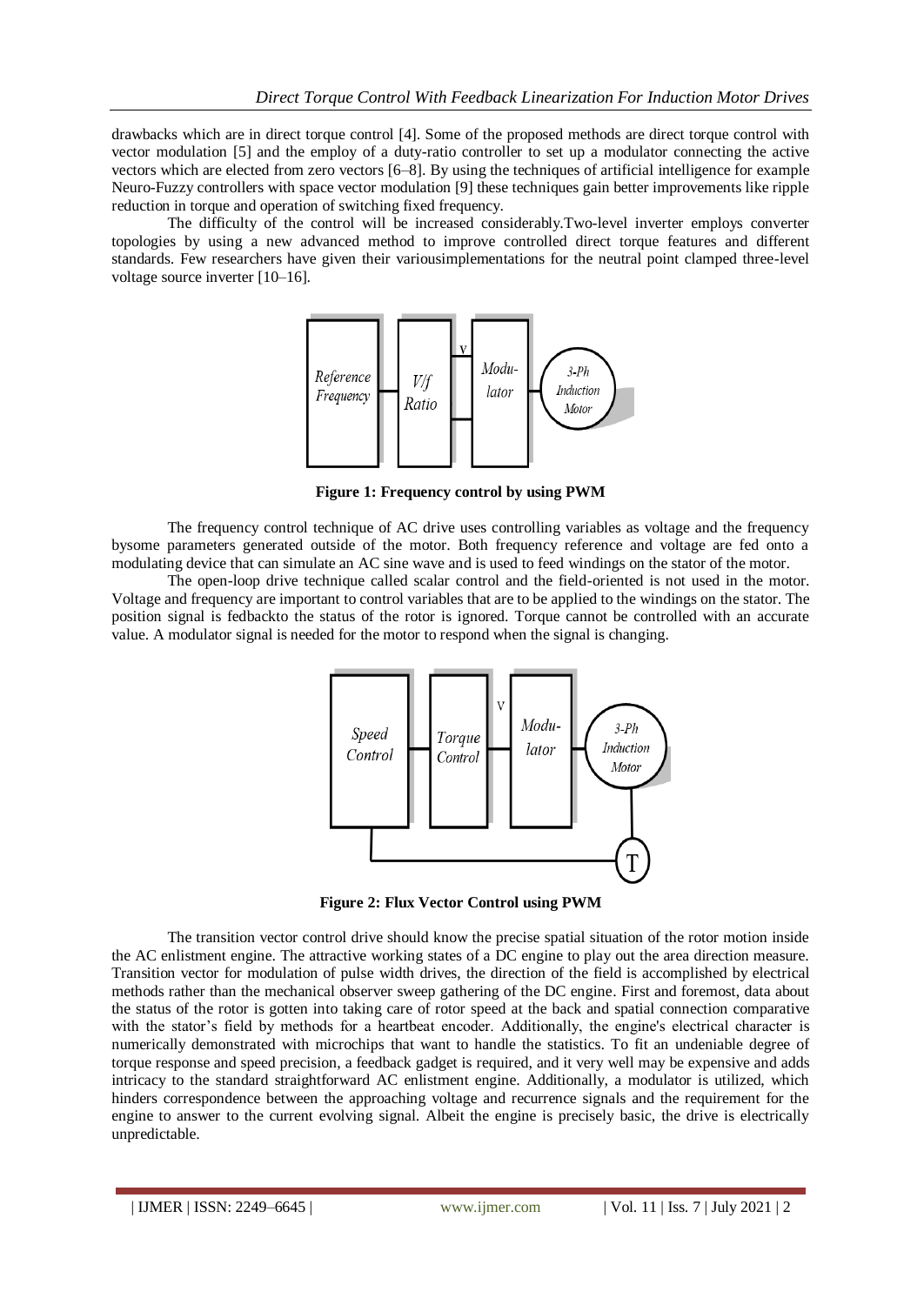# **III. FEEDBACK LINEARIZATION OF INDUCTION MOTOR DRIVE**

Customary linearization is the plan which depends on the main request guess of the framework elements at some specific operating point by dismissing elevated-request elements. This fulfilled linearization is in numerous applications wherever ordinary framework activity stays inside the assortment region or slowly fluctuating harmony. FB of an induction motor is reachable by a natural change of state factors and an info redefinition. The asynchronous motor state space model inside the stator association is addressed as

$$
\frac{d\varphi_S}{dt} = -\frac{1}{T_S \sigma} \varphi_S + \frac{L_m}{L_r T_S \sigma} \varphi_r + u_S
$$
\n
$$
\frac{d\varphi_r}{dt} \frac{L_m}{L_r T_S \sigma} \varphi_S - \frac{1}{T_S \sigma} \mathbf{j} \omega_r \varphi_r
$$
\n(1)\n(2)

Where  $\varphi_{\alpha}\varphi_{\alpha}$  are the rotor and stator motion space vector individually Rs, Rris the rotor and stator protections, Lr, Ls, and  $L<sub>m</sub>$ are the rotor, stator, and charging inductances.

Ts=Ls /Rs, Tr= Lr/Rr,  $\sigma$  = (L Lr - Lm 2)/LsLr,  $\omega$ r is that the rotor speed and us = Usd+ Jus Q is the voltage vector inthe stator, which goes about as information.

$$
M = \psi_{sa}\psi_{rd} - \psi_{sd}\psi_{ra}
$$
  
\n
$$
R = \psi_{sd}\psi_{rd} + \psi_{sq}\psi_{rq}
$$
\n(3)

$$
F_s = \psi_{sd}^2 + \psi_{sq}^2 \tag{5}
$$

$$
F_r = \psi_{rd}^2 + \psi_{rq}^2 \tag{6}
$$

Where M is that the torque scaled and Fr, Fs is the square sizes of the rotor and stator motion, individually. The Rrelies upon the rotor and stator motion. For straightforwardness, we allude to M because the torque and Fs on the grounds that the motion size. We are fundamentally intrigued torque M is controlled and the stator motion extent Fs. Notwithstanding, we should likewise safeguard that the leftover state factors R and Fr are limited. The induction motor state conditions with the state factors (3) are

$$
\frac{dM}{dt} = -\left(\frac{1}{T_r \sigma} + \frac{1}{T_s \sigma}\right) M - \omega_r R \cdot \psi_{rq} U_{sd} + \psi_{rd} U_{sq}
$$
(7)

$$
\frac{dF_S}{dt} = -\frac{2}{T_S \sigma} F_s + \frac{L_m}{L_r T_S \sigma} R + 2\psi_{sd} U_{sd} + \psi_{sq} U_{sq}
$$
(8)

$$
\frac{dF_r}{dt} = -\frac{2}{T_r \sigma} F_r + \frac{2L_m}{L_s T_r \sigma} R
$$
\n(9)

$$
\frac{dR}{dt} = -\left(\frac{1}{T_r \sigma} + \frac{1}{T_s \sigma}\right) R + \omega_r M + \frac{L_m}{L_r T_s \sigma} F_s + \frac{L_m}{L_r T_s \sigma} F_r \tag{10}
$$

$$
+\psi_{rd}U_{sd}+\Psi rqU_{sq}\hspace{1cm}(11)
$$

Linearization of feedback decouples the state factors of interest, to be specific, the torque M and hence the stator transition extent Fs and along these lines essentially rearranges the controller plan for the IM drive framework. Furthermore, since the subsequent framework is direct, the traditional straight control procedures are regularly utilized. Since the M, Fs, and Fr have elements with left plane posts, the info yield dependability of the excess state factors is regularly effectively ensured given that the R is limited.A section from the start-up, this circumstance never happens throughout the ordinary activity. Inside the actual drive, the transition has been introduced to drive the controller guarantees. Reenactment consequences are the way that the control of torque has begun with a 40msec delay after the controlled transition when motions are at ostensible levels. It is along these lines expected that the changeable R joins.

## *A. Direct torque control with sliding mode:*

SMC strategy is mainly acclimated to accomplish a speedy and vigorous activity of induction motor drive. This drive utilizes straightforward torque, speed and motion onlookers, and a P- speed controller. The drive information and a fast depiction of the spectators are given inside the Appendix.These are then subbed to get the actual data sources U<sub>sd</sub> and U<sub>sq</sub>, individually. In any case, blunders inside the computation of the actual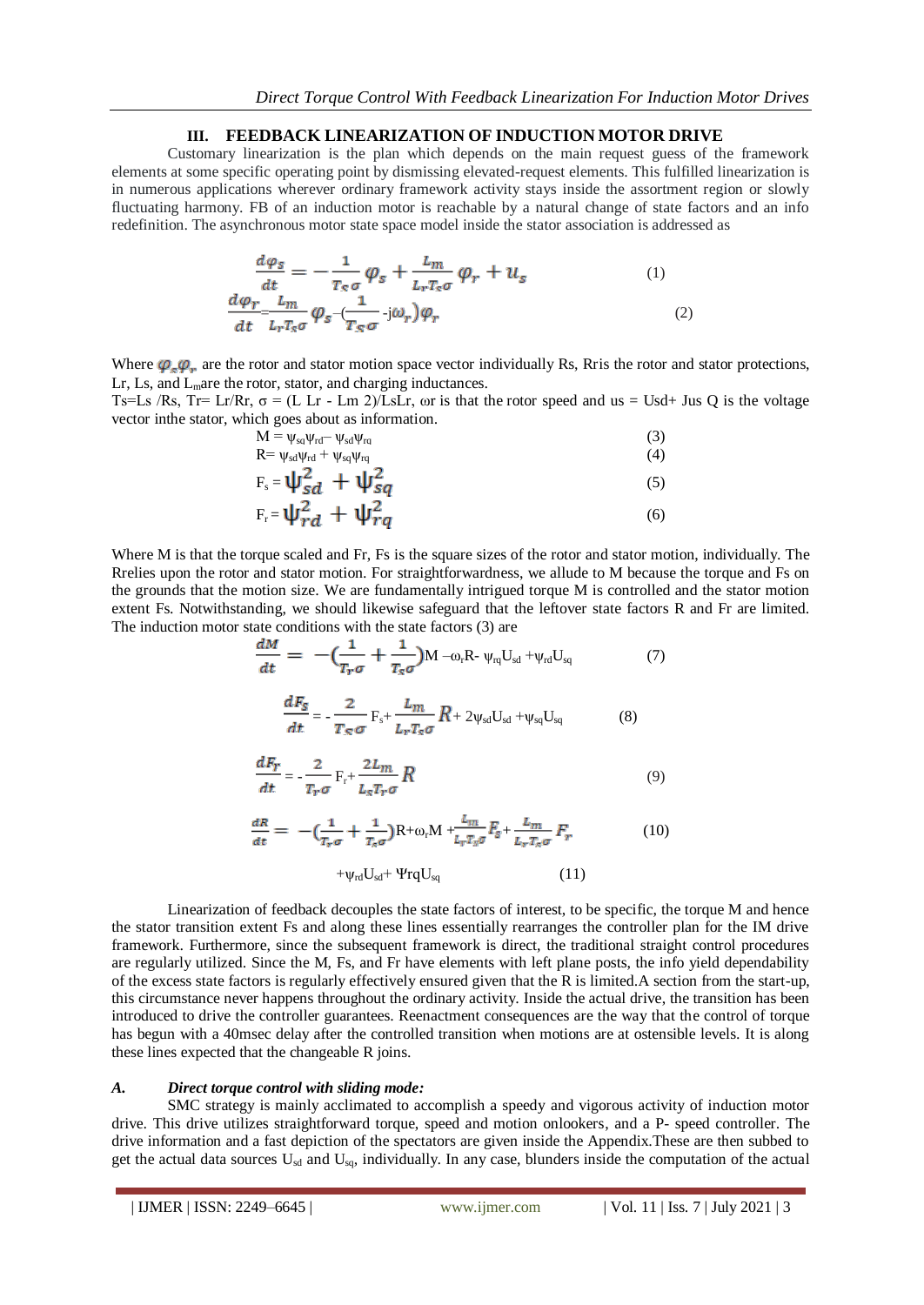data sources are inescapable and should be represented and remedied to deliver powerful execution. The blunders inside the actual control information sources might be addressed as

$$
\frac{dM}{dt} = g_M + w_q \tag{12}
$$

Here the  $g_m$  gives the uncertainty elements of the FBL torque condition. The term  $g_m$  is not known from (13), a gauge of the elements is given by

$$
g_M = \frac{1}{T_r \sigma} + \frac{1}{T_s \sigma} \, M. \tag{13}
$$

We expect that the assessment blunder for $g_M$ is limited and given as

$$
g_M \cdot g_M \leq G_M
$$
  
\n
$$
S_M = M \cdot M_d.
$$
\n(14)

For the decision of sliding surfaces, we utilize the sliding mode control

$$
W_q = -g_M - k_M \text{sgn}(\mathcal{S}_M),
$$
  $k_M > 0.$  (22)(16)

The term *–kM*sgn (*SM*) is called remedial control. We pick the Lyapunov quadratic work competitor *V*= *S*2*M/*2. The framework combines to the sliding surface if the subordinate of a Lyapunov work is seen as negative along with all the directions of the framework. The subsidiary of V is

$$
\frac{1}{2}\frac{a}{dt}S_m^2 = (g_M - g_M)k_Msgn (s_M))S_M(17)
$$
  
=  $(g_M - g_M)S_m - k_m|S_m|$  (18)

For the hearty assembly of the sliding surface, the subordinate should stay negative within the sight of vulnerabilities. So, we pick the restorative control to acquire kMas in (19)

$$
k_m = G_m + \eta_M
$$
\naddition

\n
$$
\frac{1}{2} d_m
$$
\n(19)

This gives the sliding condition-

$$
\frac{1}{2}\frac{d}{dt}\sum_{m=1}^{2}\sum_{m=1}^{m} \sum_{m=1}^{m} |S_{m}|
$$
\nconsistent. The gain  $Km$  of (19) incorporates the term  $GN$ .

Here  $\eta_{\text{M}}$  an optimistic consistent. The gain *Km* of (19) incorporates the term GM to guarantee the hearty steadiness and the term *ηM*. Enormous *ηM*makes the framework direction to hit the surface sliding in a more limited time, however, can bring about higher chatting. Comparable outcomes can be gotten and seen by utilizing a fundamental sliding surface

$$
S_{M} = \left(\frac{d}{dx} + \lambda_M\right) \int_0^t \left(M - M_d\right) d_T \tag{21}
$$

Here  $\lambda_M$ is a positive plan consistent boundary. This boundary decides how quickly the blunder comes to zero one time the state will be on a superficial level. The sliding mode of control exertion can be picked as

$$
W_q = -g_M - \lambda_M (M - M_d) - k_M sgn(S_m), \quad k_M > 0 \tag{22}
$$

The condition for sliding holds for  $k_M = G_M + \eta_M$ . To abstain from chatting, we characterize a limit layer circuitous the sliding surface  $BM(t) = \{x, \sqrt{S_M(x)} | \le h_M\}$ , where  $h_M > 0$  is the limit thickness of the layer. The stator motion elements seen are practically comparable and indistinguishable. The vast majority of the examination is overlooked, for curtness. Additionally, to torque, the surface sliding is

$$
SF_s = F_S - F_{sd} \tag{23}
$$

Also, the straight framework input control is

$$
W_d = -g^{\Lambda}F_s - k_{Fs}sgn (S_{Fs}), k_{Fs} > 0.
$$
 (24)

Concerning torque, we utilize a thin limit layer across the surface sliding, with corresponding control to maintain a strategic distance from complete babbling.

#### *B. Robustness study and controller design:*

The Sliding-method of the FBL controller will accomplish vigorous soundness in most significant mistakes, which influence the IM model. Engine boundary detuning and speed perception blunders.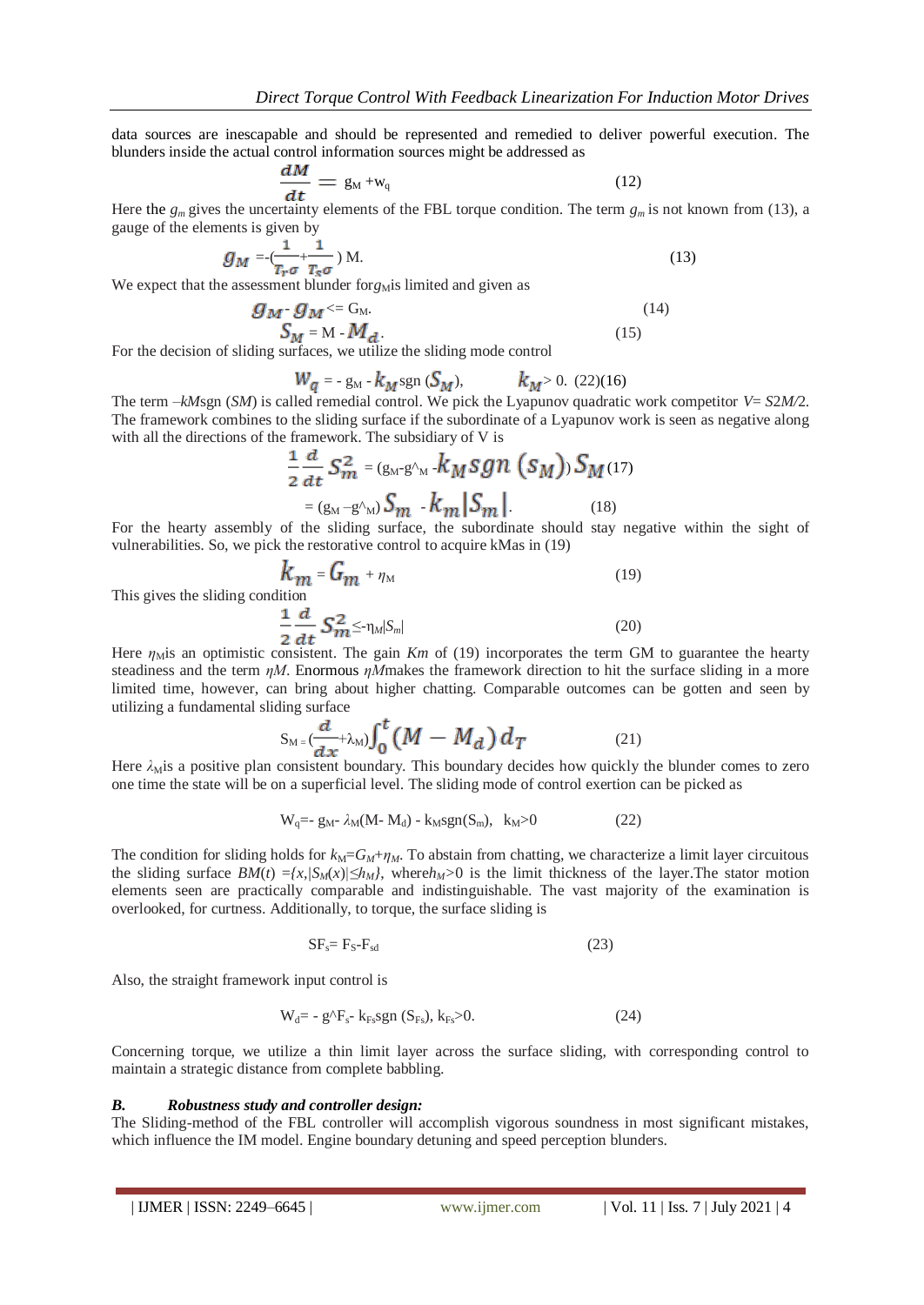$$
U_s = \left(\frac{w_d}{2R} - \frac{L_m R_S}{L_S L_r - L_m^2}\right)\varphi_r + j\left(\frac{w_q}{R} + W_r\right)\varphi_s \tag{25}
$$

Despite the fact that  $w_d$  and  $w_d$  are delivered by the sliding mode of control and has no vulnerability, it can supplant the blunder in the control signal with identical mistakes in *wd*and *wq*. The same blunder is Δ*w*=Δ*wd*+*j*Δ*wq* and (25) can be rewritten as

$$
U_s = \frac{W_d + \Delta W_d}{2R} \frac{L^{\wedge} mR^{\wedge}s}{(L_m + L_{SG})(L_m + L_{TG}) - L_M^2} \varphi_r
$$
  
+  $j \left( \frac{W_q + \Delta W_q}{R} + \omega^{\wedge} r \right) \varphi_s$  (26)

Here *L*<sup> $\hat{m}$ </sup> is deliberate charging inductor and *R*<sup> $\hat{r}$ </sup> is the deliberate stator opposition and  $\hat{\omega}$ <sup> $\hat{r}$ </sup> is the rotor speed gauge. Utilizing (30) and (31), the same mistake is given by

$$
\Delta w = \Delta W_d + j \Delta W_q \qquad (27)
$$
  
=  $2 \left( \frac{L_m^2 R_s^2}{(L_m + L_{S\sigma})(L_m + L_{r\sigma}) - L_M^2} - \frac{L_m R_s}{L_s L_r - L_m^2} \right)$ 

 $_{+j}(W_r - W^{\wedge}{}_r)R$  (28)

Feedback linearized torque and the transition of stator elements inthe presence of errors in *wd*and *wq*are

$$
\frac{dM}{dt} = -\left(\frac{1}{T_r \sigma} + \frac{1}{T_s \sigma}\right) M + W_q - \Delta W_q(29)
$$
\n
$$
\frac{dF_s}{dt} = \frac{2}{T_s \sigma} F_s + w_d \Delta w_d \tag{30}
$$

It very well may be accepted as the most extreme deviation of each dubious boundary and the greatest estimation or assessment mistake for the speed of the rotor is known. For this examination *ηM*=10*, ηFs*=10 which gives a unique practical reaction for torque and transition. The fundamental concentration for this part is powerful security as opposed to dynamic reaction.

#### *i. Speed (ωR):*

Blunders in the speed assessment can basis model irritations that may impact the framework reaction. The speed blunders having no impact on stator motion elements except for a change in the torque (13) to

$$
\frac{dM}{dt} = -\frac{1}{\sigma} \frac{1}{T_r} + \frac{1}{T_s} M + (w \gamma_r - w_r) R + w_q
$$
\n(31)

#### *ii. Stator resistance* **(Rs):**

The stator opposition changes with the temperature and it additionally impacts the stator transition elements. Acquainting a bother due with stator opposition blunder, the stator transition elements (34) is given by

$$
\frac{dF_s}{dx} = -\frac{2}{T_{s\sigma}} F_s + \frac{2L_m}{L_r L_s \sigma} R (R_s - R^{\prime}) + w_d
$$
 (32)

The relating reproduction bother for the boundary esteems is *GFs*=*L*2*rLLmsσR×*0*.*69=28*.*16. We can pick the restorative control acquire *kFs*=*ηFs*+*GFs*= 40*>*38*.*16.Since the torque elements are autonomous of the obstruction mistake, we should utilize a similar worth *kM*=20, for comparative unique execution.

## *iii. Rotor resistance (RR):*

Rotor obstruction changes with the heat. The prominent preferred position of the projected feedback linearization is that the progressions inside Rr don't change the stator elements transition and torque and don't influence the control. Notwithstanding, they change the elements of the two other state factors (R, Fr); this will significantly impact the speed gauge. Subsequently, the rotor protection blunders are represented by speed mistakes are talked about.

#### *iv. Magnetizing inductance (Lm)*

The charged inductance can go astray from its deliberate incentive because of the attractive immersion. Changes in the polarizing inductance will cause progressions in both rotor and stator inductance. This will have no impact on the torque elements it changes the stator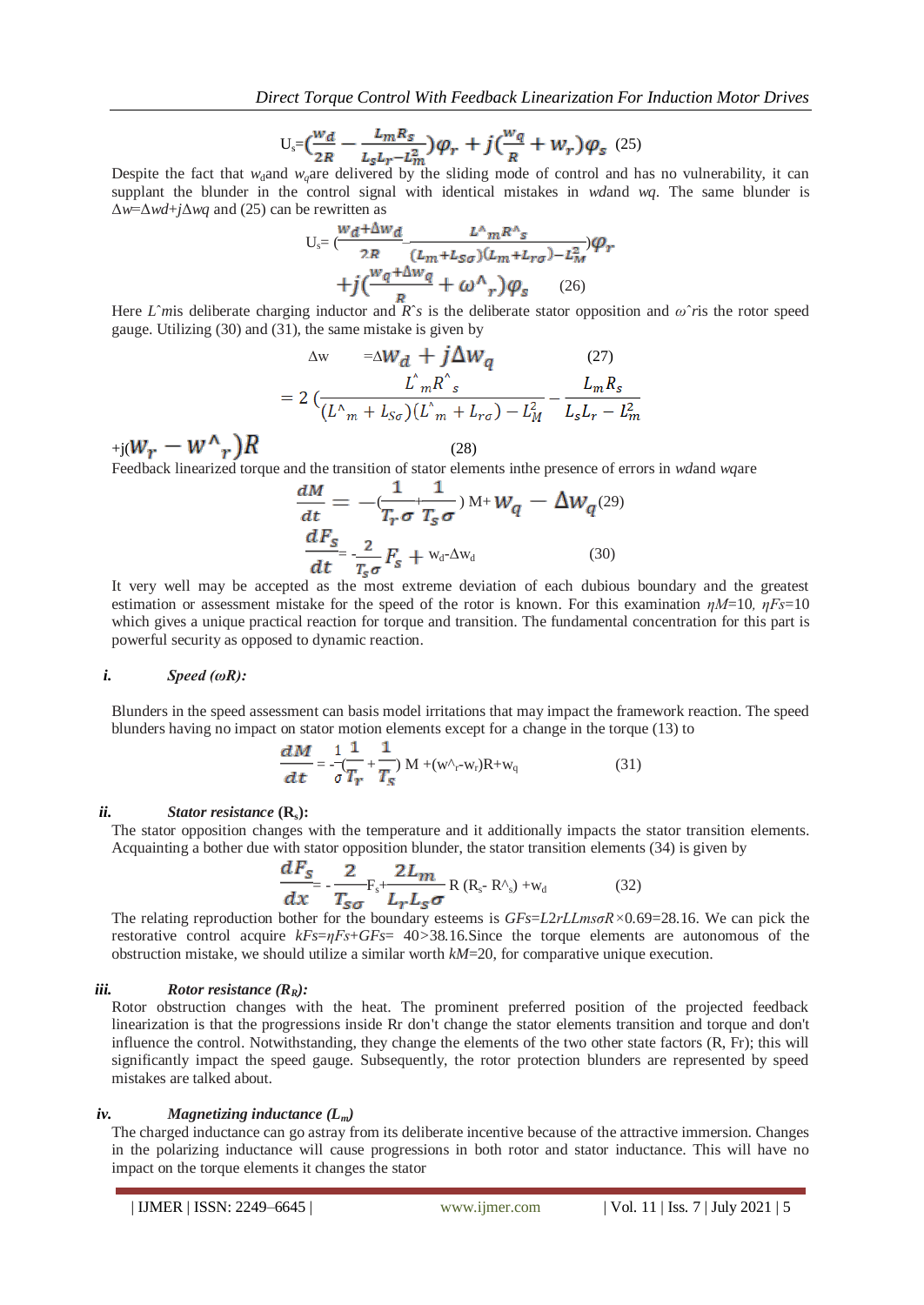$$
\frac{dF_s}{dt} = \frac{2}{T_s\sigma} F_{s+2R_rR_s} \frac{L_m}{L_sL_r - L_m^2} \frac{L_m}{(L_m + L_s\sigma)((L_m + L_r\sigma) - L_m^2)} + w_d
$$
\n
$$
\Delta_L = \frac{L_m}{L_sL_r - L_m^2} \frac{L_m}{(L_m + L_s\sigma)((L_m + L_r\sigma) - L_m^2)} (34)
$$
\n(33)

The proposed sliding mode of control configuration depends on the predefined dynamic reaction (ηM, ηFs) and the most extreme vulnerability (GM, GFs). The dynamic reaction is application subordinate and is picked by the planner. Condition (34) gives the most extreme vulnerability brought about by the linearization of the feedback controller. For the  $\eta$  and G for transition and torque the architect picks an additional sliding bigger than GM + ηMfor the torque controller and greater than GFs + ηFs for the motion controllers.

This decision of the remedial control acquires winds up in a durable and better stable framework that works at the predetermined speed while smothering jabbering. Looking at all recreation results, we presume that bigger increases lead to a quicker and strong.

### *C. Fuzzy logic based induction motor drives:*

In feedback linearization, the primary idea assumes a focusing part in the majority of applications if standard or, just, fluffy principle. Despite the fact, the standard frameworks based have an extended utilization history in processing (AI). The absence of such frameworks could be a component for adapting to consequents and fluffy forerunners. Unadulterated math of fluffy standardsis a reason for it could be called the Dependency Fuzzy and inquiry language (FDCL). Even though FDCL is not exploited inside the device stash it was among all foremost components. In the greater part of the emblematic rationale use, a representative rationale is an interpretation of arrangement is the individual's answer in FDCL.



**Figure 3:Induction Motor's block diagram of DTC using a fuzzy logic controller**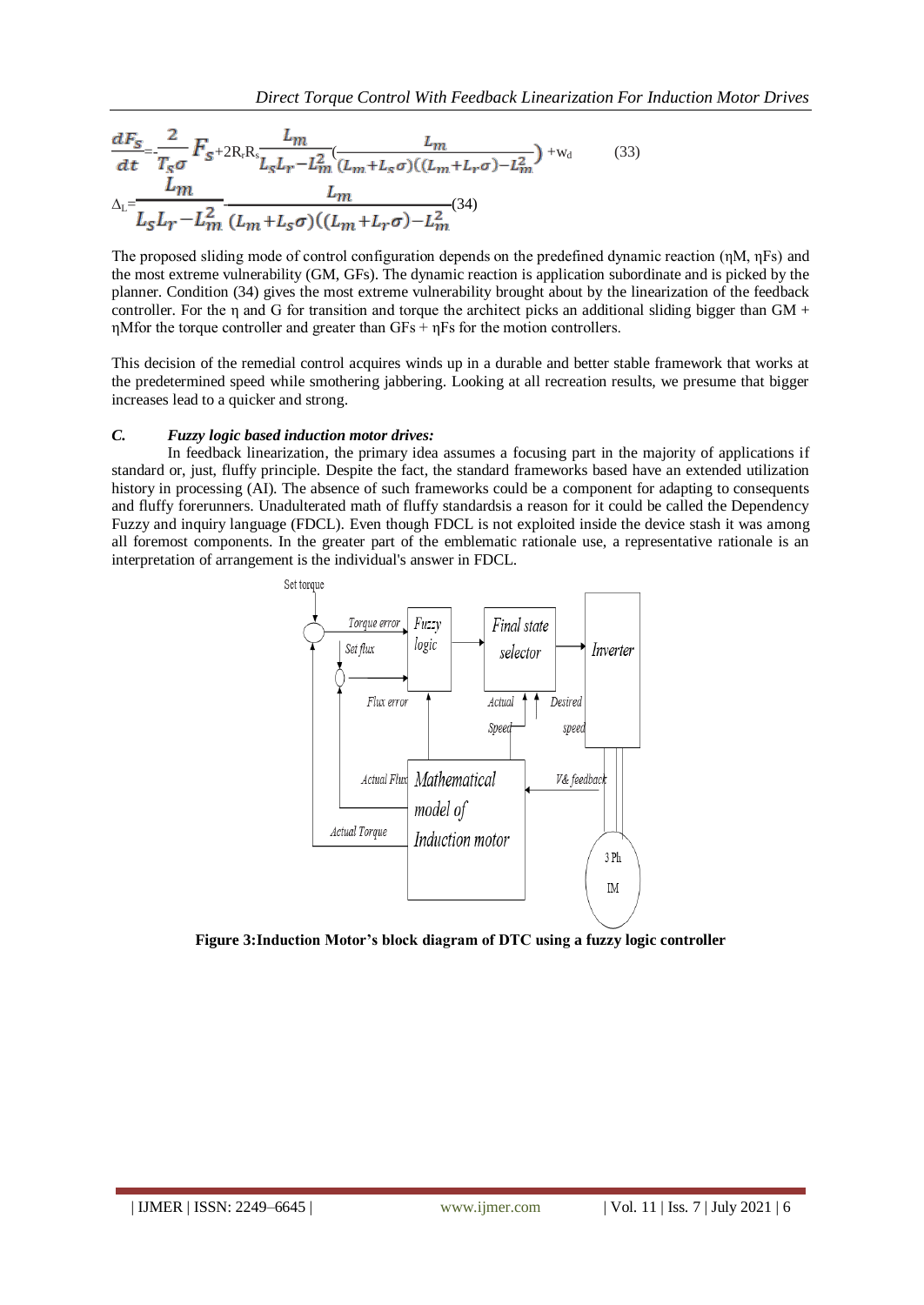# **IV. RESULTS AND OBSERVATIONS**

# *A. Circuit diagram and results:*



**Figure 4: Sensors less DTCIM drives block diagram with feedback linearization.**



**fromstandstillwithfeedbacklinearizationandSMC(a)torqueand(b)statorandrotorfluxmagnitudes.**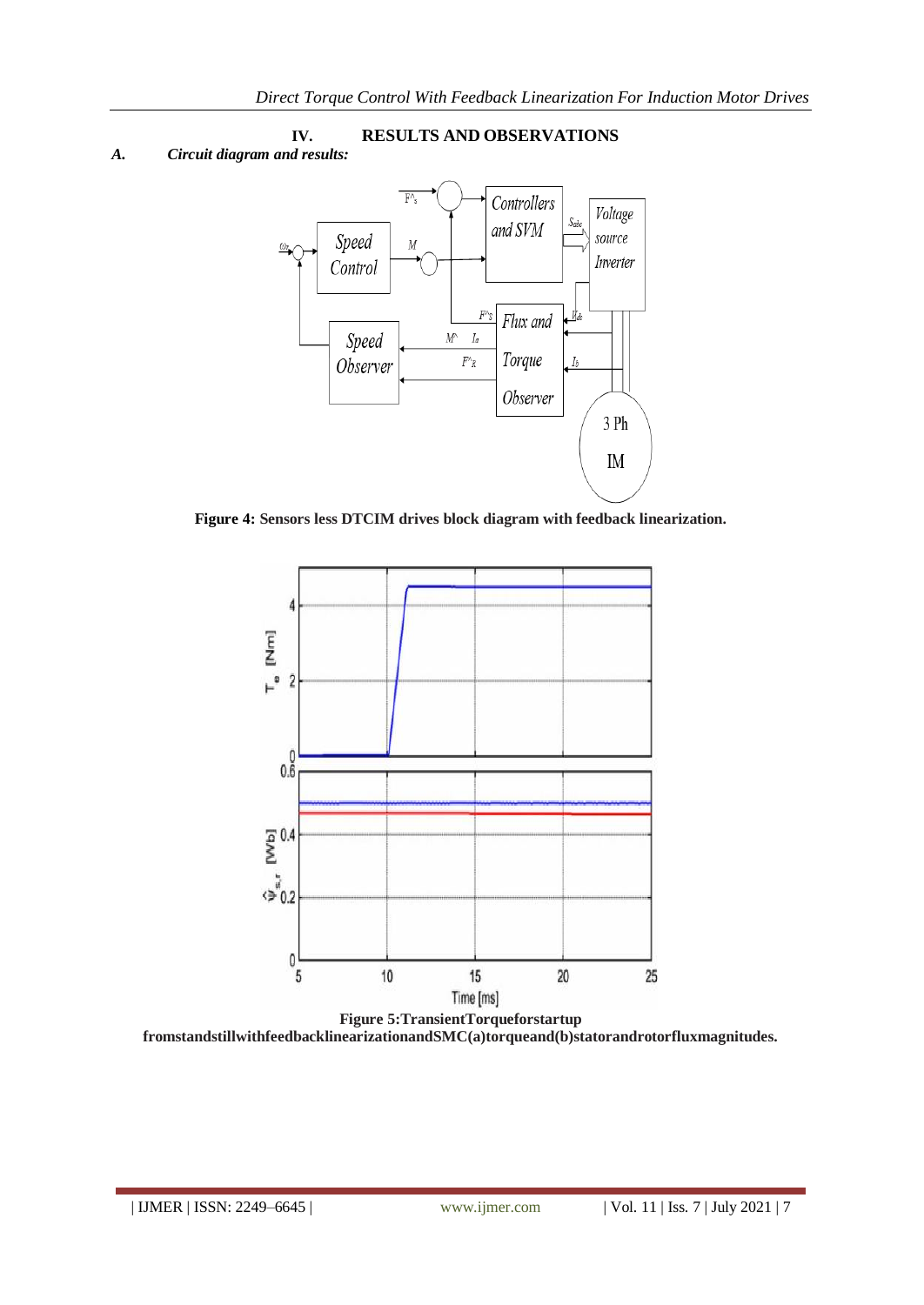

**Figure 6:Stator(blue)androtor(red fluxmagnituderesponseto0.5 WbstepcommandwithfeedbacklinearizationandSMC**

Thefigureshowsestimatedspeed,measuredspeed,torque

andstatorandrotorfluxmagnitudes.Noticehowrigidlythefluxandtorquearekeptto setpointsduringspeedtransients.Forcomparison thesametestwasrunwithFBLandPIcontrollers. Whilethespeedresponseissimilar,thetorqueandstatorfluxmagnitudesshowoscillationsduringspeedtransients,which indicatealackofrobustnessandimperfectdecouplingforthePIcontroller.Despitethesimplefluxandspeedobserverand othererrors,thespeedcontrolisfastandaccurateinallcases.LowspeedoperationwithSMCandFBLisillustrated whichshowsfastreversalsat

i*±*3iHzelectricalspeed.Thetorquecontrolisfast,whilethestatorfluxiskeptconstant,whichreplicatesthesamerobustbe havior.



**Figure 7: IMstartupwithFBLandPIcontrol(a)estimatedspeed,(b)measured**   $speed, (c)torque, and (d)stator(blue) and rotor(red) flux magnitudes.$